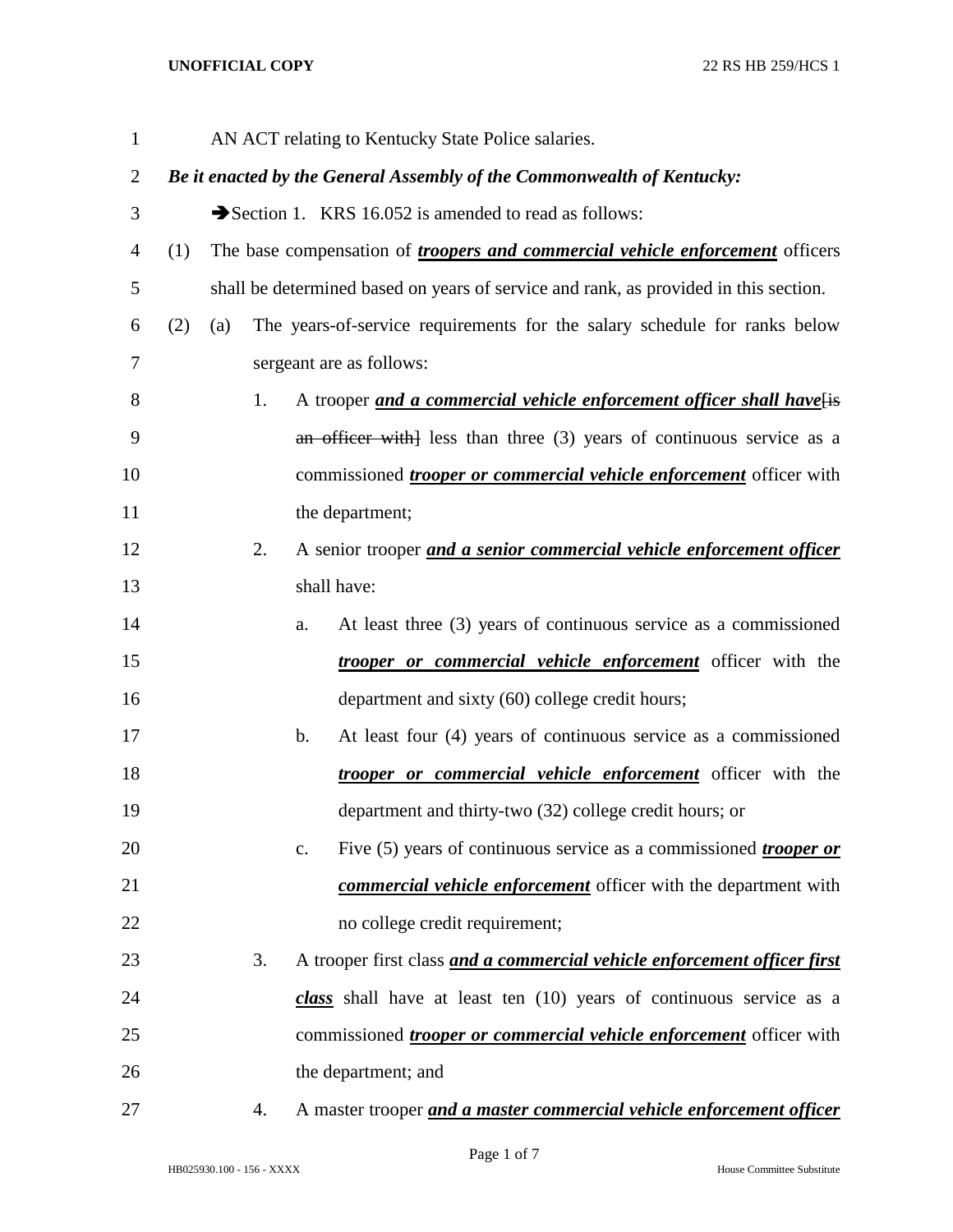- shall have at least fifteen (15) years of continuous service as a commissioned *trooper or commercial vehicle enforcement* officer with the department. (b) In addition to meeting the years of service requirements established by paragraph (a) of this subsection, *troopers and commercial vehicle enforcement* officers listed in the salary schedule for *troopers and*
- *commercial vehicle enforcement* officers below the rank of sergeant shall also meet the requirements for promotion in rank established by the commissioner pursuant to KRS 16.050.
- (c) Requirements for promotion to sergeant, lieutenant, and captain are as established by KRS 16.055.
- (3) Any overtime and any salary supplement received from the Law Enforcement Foundation Program pursuant to KRS 15.410 to 15.510 or any comparable supplements received from another funding source shall be in addition to the amounts reflected in the base salary schedules established by subsection (4) of this section.
- (4) (a) The salary schedules established in this subsection are based on a combination of *trooper and commercial vehicle enforcement* officer classification and years of service.
- (b) When "NA" appears in the schedule, it is not possible for *a*[an] *trooper or commercial vehicle enforcement* officer to be in that classification and years- of-service combination based upon statutory or regulatory conditions established for promotion or advancement.
- (c) Salary increases based on years of service shall be effective on the first day of the month during which the anniversary of the *trooper's or commercial vehicle enforcement* officer's appointment as a commissioned Kentucky State Police officer falls.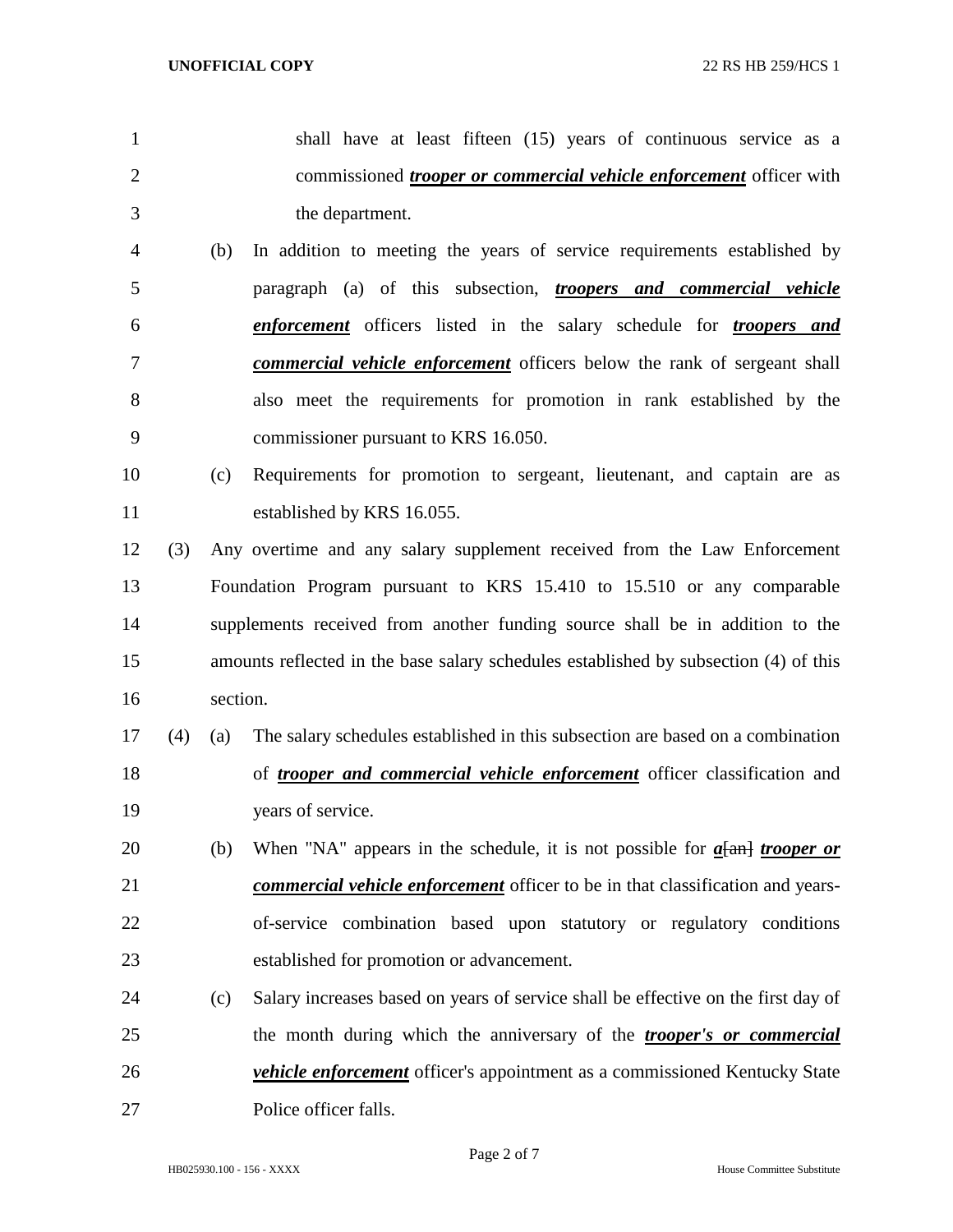| $\mathbf{1}$   | (d)                         |                          |                    |                                           |                                                                | Salary increases based on promotion to a higher rank shall be effective on the        |
|----------------|-----------------------------|--------------------------|--------------------|-------------------------------------------|----------------------------------------------------------------|---------------------------------------------------------------------------------------|
| $\overline{2}$ |                             |                          |                    |                                           |                                                                | first day the <i>trooper and commercial vehicle enforcement</i> officer is            |
| 3              |                             | promoted.                |                    |                                           |                                                                |                                                                                       |
| 4              | (e)                         |                          |                    |                                           |                                                                | If $a$ [an] <i>trooper or commercial vehicle enforcement</i> officer is reverted to a |
| 5              |                             |                          |                    |                                           |                                                                | previous rank, the <i>trooper's or commercial vehicle enforcement</i> officer's       |
| 6              |                             |                          |                    |                                           |                                                                | salary shall be adjusted to the salary reflected in the base salary schedule for      |
| 7              |                             |                          |                    |                                           |                                                                | the <i>trooper's or commercial vehicle enforcement</i> officer's applicable number    |
| 8              |                             |                          |                    |                                           |                                                                | of years of service and rank. The adjustment shall take effect the first pay          |
| 9              |                             |                          |                    |                                           | period following the pay period in which the reversion occurs. |                                                                                       |
| 10             | (f)                         |                          |                    |                                           |                                                                | The base salary for a cadet trooper or commercial vehicle enforcement                 |
| 11             |                             | <i>officer</i>           | cadet<br>shall     | be                                        | <i>forty-five</i> [thirty-five] thousand                       | dollars                                                                               |
| 12             |                             | $(\$45,000$ [\$35,000]). |                    |                                           |                                                                |                                                                                       |
| 13             | $\left( \mathbf{g} \right)$ |                          |                    |                                           |                                                                | The salary for a legislative security specialist, as provided in KRS 16.187           |
| 14             |                             |                          |                    |                                           |                                                                | and 16.188, shall be the equivalent of the base salary for a trooper or               |
| 15             |                             |                          |                    |                                           |                                                                | commercial vehicle enforcement officer with the same number of years of               |
| 16             |                             | service.                 |                    |                                           |                                                                |                                                                                       |
| 17             |                             |                          |                    |                                           | BASE SALARY SCHEDULE FOR RANKS BELOW SERGEANT                  |                                                                                       |
| 18             | <b>Years of Service</b>     |                          |                    | <b>Trooper Salary Steps Based on Rank</b> |                                                                |                                                                                       |
| 19             |                             |                          | Trooper            | Senior                                    | <b>First Class</b>                                             | Master                                                                                |
| 20             | <b>Base Pay</b>             |                          | <u>\$55,888.80</u> | $N\!/\!A$                                 | N/A                                                            | $N\!/\!A$                                                                             |
| 21             | 3 years                     |                          | \$59,583.12        | \$61,422.00                               | N/A                                                            | $N\!/\!A$                                                                             |
| 22             | 5 years                     |                          | $N\!/\!A$          | \$62,719.20                               | N/A                                                            | $N\!/\!A$                                                                             |
| 23             | 7 years                     |                          | N/A                | \$64,053.12                               | N/A                                                            | $N\!/\!A$                                                                             |
| 24             | 9 years                     |                          | N/A                | \$65,428.08                               | N/A                                                            | $N\!/\!A$                                                                             |
| 25             | 10 years                    |                          | N/A                | $N\!/\!A$                                 | <u>\$65,723.76</u>                                             | $N\!/\!A$                                                                             |
| 26             | <u>13 years</u>             |                          | N/A                | N/A                                       | <u>\$68,368.08</u>                                             | $N\!/\!A$                                                                             |
| 27             | 15 years                    |                          | N/A                | N/A                                       | N/A                                                            | \$74,742.00                                                                           |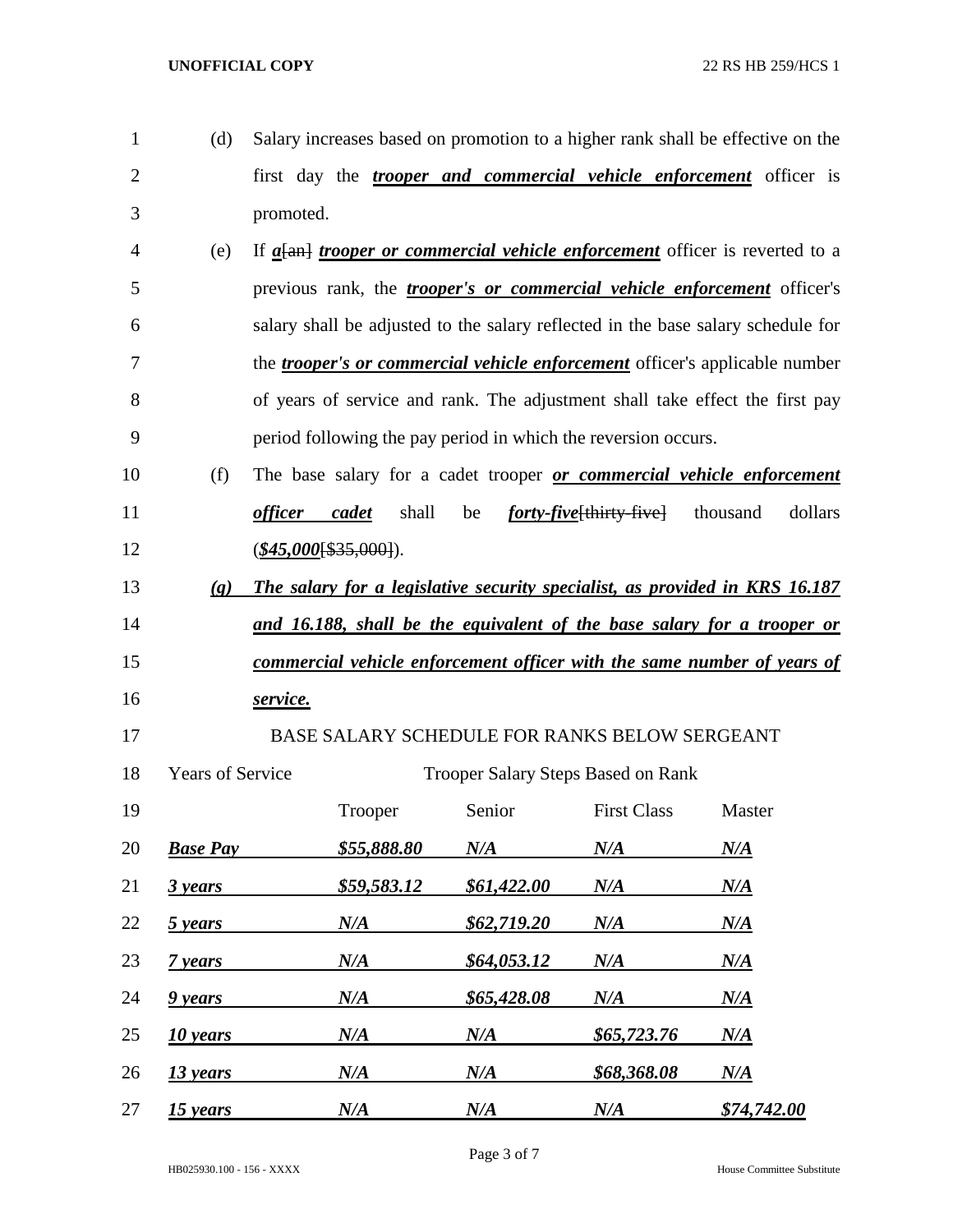| 1              | 17 years                                    | N/A                                            | N/A       | N/A       | \$77,837.04        |
|----------------|---------------------------------------------|------------------------------------------------|-----------|-----------|--------------------|
| $\overline{2}$ | 19 years                                    | N/A                                            | N/A       | N/A       | <u>\$81,116.88</u> |
| 3              | 21 years                                    | N/A                                            | N/A       | N/A       | <u>\$84,499.20</u> |
| $\overline{4}$ | 23 years                                    | N/A                                            | N/A       | N/A       | \$88,081.20        |
| 5              | $25$ years                                  | N/A                                            | N/A       | N/A       | <u>\$88,834.56</u> |
| 6              | $27$ years                                  | N/A                                            | N/A       | N/A       | <u>\$89,594.16</u> |
| 7              | 29 years                                    | N/A                                            | N/A       | N/A       | \$90,361.68        |
| 8              | <b>Base</b><br>Pay                          | \$37,887                                       | \$43,014  | NA        | NA                 |
| 9              | 3 years                                     | \$41,310                                       | NA        | NA        | NA                 |
| 10             | 5-years                                     | \$43,014                                       | \$44,216  | NA        | NA                 |
| 11             | 7 years                                     | NA                                             | \$45,452  | NA        | NA                 |
| 12             | 9 years                                     | NA                                             | \$46,726  | <b>NA</b> | NA                 |
| 13             | 10 years                                    | <b>NA</b>                                      | NA        | \$47,000  | NA                 |
| 14             | 13 years                                    | <b>NA</b>                                      | NA        | \$49,450  | NA                 |
| 15             | 15 years                                    | <b>NA</b>                                      | NA        | NA        | \$55,356           |
| 16             | 17 years                                    | <b>NA</b>                                      | <b>NA</b> | NA        | \$58,224           |
| 17             | 19 years                                    | NA                                             | NA        | NA        | \$61,263           |
| 18             | 21 years                                    | <b>NA</b>                                      | <b>NA</b> | <b>NA</b> | \$64,397           |
| 19             | 23 years                                    | NA                                             | NA        | NA        | \$67,716           |
|                | 20 25 years NA NA NA NA \$68,414            |                                                |           |           |                    |
| 21             | 27 years NA NA NA \$69,118                  |                                                |           |           |                    |
| 22             | 29 years MA NA NA \$69,829                  |                                                |           |           |                    |
| 23             |                                             | <b>BASE SALARY SCHEDULE SERGEANT AND ABOVE</b> |           |           |                    |
| 24             | Years of Service Salary Steps Based on Rank |                                                |           |           |                    |
| 25             | Sergeant Lieutenant Captain                 |                                                |           |           |                    |
| 26             | $6 \text{ years}$ $$45,271$ $NA$ NA         |                                                |           |           |                    |
| 27             | 7 years \$47,271 \$53,500 NA                |                                                |           |           |                    |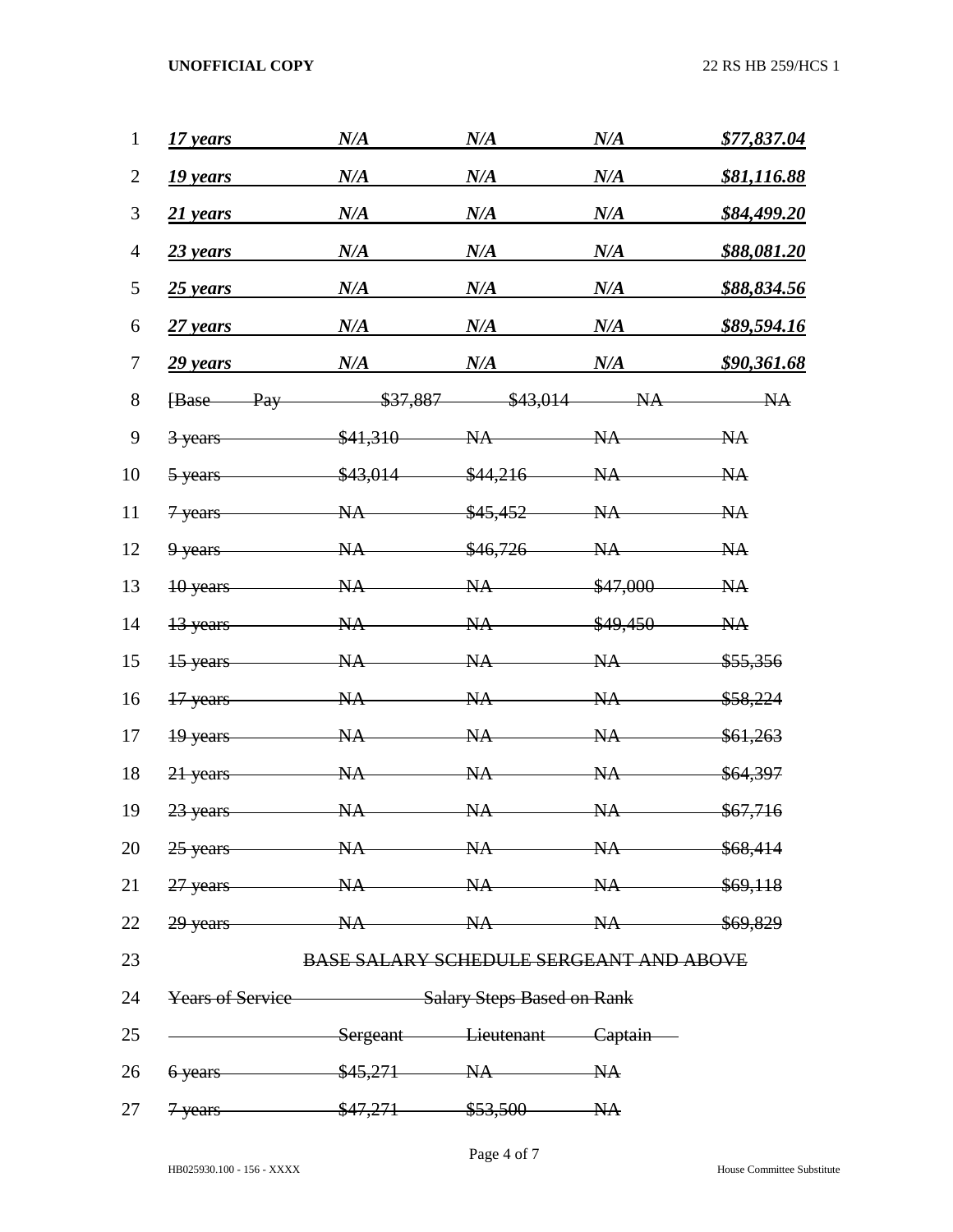| $\mathbf{1}$   |                                                                                    |                                                                               | 8 years \$47,805 NA \$59,100         |  |                                                                                       |  |  |
|----------------|------------------------------------------------------------------------------------|-------------------------------------------------------------------------------|--------------------------------------|--|---------------------------------------------------------------------------------------|--|--|
| $\overline{2}$ |                                                                                    |                                                                               | 9 years \$49,918 \$54,500 NA         |  |                                                                                       |  |  |
| 3              |                                                                                    |                                                                               | 11 years \$50,911 \$56,000 \$61,199  |  |                                                                                       |  |  |
| 4              |                                                                                    |                                                                               | 13 years \$53,108 \$58,000 \$63,798  |  |                                                                                       |  |  |
| 5              |                                                                                    |                                                                               | 15 years \$56,966 \$61,000 \$67,188  |  |                                                                                       |  |  |
| 6              |                                                                                    |                                                                               | 17 years \$61,093 \$65,000 \$70,747  |  |                                                                                       |  |  |
| 7              |                                                                                    |                                                                               | 19 years \$65,510 \$70,436 \$74,845  |  |                                                                                       |  |  |
| 8              |                                                                                    |                                                                               | 21 years \$70,235 \$74,158 \$78,409  |  |                                                                                       |  |  |
| 9              |                                                                                    |                                                                               | 23 years \$75,292 \$78,066 \$82,529  |  |                                                                                       |  |  |
| 10             |                                                                                    |                                                                               | 25 years \$80,702 \$82,169 \$86,755  |  |                                                                                       |  |  |
| 11             |                                                                                    |                                                                               | 27 years \$85,491 \$86,478 \$90,306  |  |                                                                                       |  |  |
| 12             |                                                                                    |                                                                               | 29 years \$90,686 \$91,002 \$93,998] |  |                                                                                       |  |  |
| 13             | (5)<br>The base salary for ranks defined in KRS 16.055 and 16.191 shall be set at: |                                                                               |                                      |  |                                                                                       |  |  |
| 14             | Ten percent (10%) above the base salary for the trooper's or commercial<br>(a)     |                                                                               |                                      |  |                                                                                       |  |  |
| 15             |                                                                                    |                                                                               |                                      |  | <u>vehicle enforcement officer's applicable number of years of service for the</u>    |  |  |
| 16             |                                                                                    |                                                                               | rank of sergeant;                    |  |                                                                                       |  |  |
| 17             |                                                                                    | (b)                                                                           |                                      |  | <b>Twenty percent (20%) above the base salary for the trooper's or commercial</b>     |  |  |
| 18             |                                                                                    |                                                                               |                                      |  | vehicle enforcement officer's applicable number of years of service for the           |  |  |
| 19             |                                                                                    |                                                                               | rank of lieutenant; and              |  |                                                                                       |  |  |
| 20             |                                                                                    | (c)                                                                           |                                      |  | <b>Thirty percent (30%) above the base salary for the trooper's or commercial</b>     |  |  |
| 21             | vehicle enforcement officer's applicable number of years of service for the        |                                                                               |                                      |  |                                                                                       |  |  |
| 22             |                                                                                    |                                                                               | rank of captain.                     |  |                                                                                       |  |  |
| 23             | $\omega$                                                                           |                                                                               |                                      |  | Beginning on July 1, $2023[2018]$ , the salary schedule established by subsection (4) |  |  |
| 24             |                                                                                    | of this section shall be adjusted annually to incorporate any increase in the |                                      |  |                                                                                       |  |  |
| 25             | nonseasonally adjusted Consumer Price Index for all urban consumers, U.S. city     |                                                                               |                                      |  |                                                                                       |  |  |
| 26             |                                                                                    |                                                                               |                                      |  | average, all items, published by the United States Department of Labor, Bureau of     |  |  |
| 27             |                                                                                    |                                                                               | Labor Statistics.                    |  |                                                                                       |  |  |
|                |                                                                                    |                                                                               |                                      |  |                                                                                       |  |  |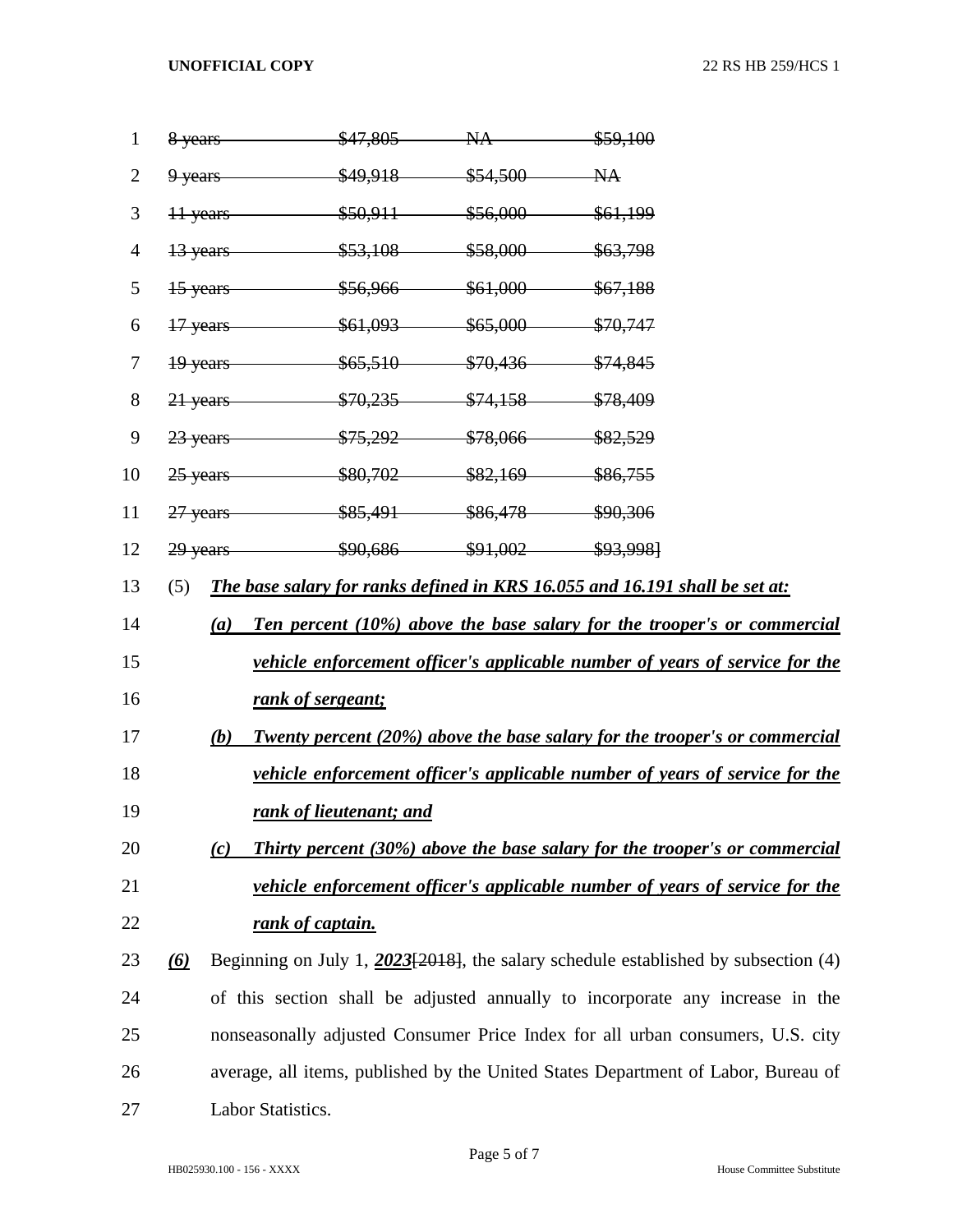*enforcement* Officers employed by the department on *May 1, 2022*[July 15, 2016], as follows: (a) Except as provided in paragraph (b) of this subsection: 1. Any *trooper or commercial vehicle enforcement* officer whose base salary exceeds the amount established for his or her years of service and rank in subsection (4) of this section shall retain his or her base salary and shall not receive an increase under the salary schedule until the *trooper's or commercial vehicle enforcement* officer's years of service and rank require a higher base salary than the base salary he or she was receiving on *May 1, 2022*[July 15, 2016]; and 2. Any *trooper or commercial vehicle enforcement* officer whose base salary is below the amount established for his or her years of service and 14 rank in subsection (4) of this section shall receive the base salary he or she qualifies for under the salary schedule for the pay period beginning *May 1, 2022*[August 1, 2016]; and (b) Any *trooper or commercial vehicle enforcement* officer who is receiving compensation under KRS 16.165 shall not receive any years of service or rank increases during any period that he or she is receiving compensation under KRS 16.165. *(8)*[(7)] The commissioner may establish additional ranks beyond those provided in the salary schedules established by this section, including the ranks of major, lieutenant colonel, colonel, and executive security detail. If the commissioner establishes any of these ranks, the commissioner shall set forth in a policy the

*(7)*[(6)] The salary schedules shall be applied to *troopers and commercial vehicle* 

 may be promoted to the rank, and the salary that the *trooper or commercial vehicle enforcement* officer will receive while serving in that rank.

conditions under which *a*[an] *trooper or commercial vehicle enforcement* officer